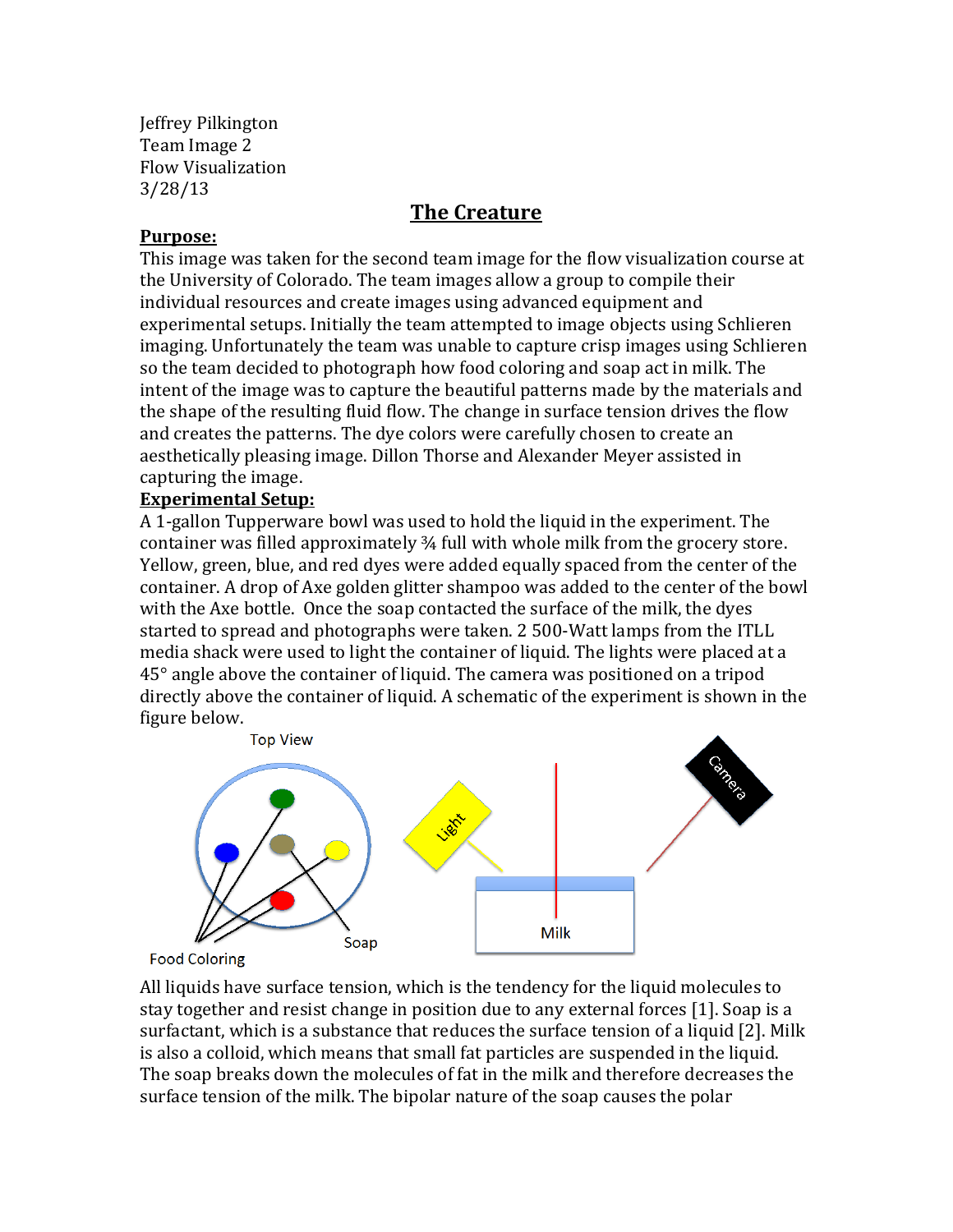(hydrophilic) ends of the soap molecules to dissolve into the water and the nonpolar (hydrophobic) ends to attach to the fat in the milk. [3] As the surface tension changes, the fluid moves in order to reach equilibrium. The surface tension of the milk near the drop is lower than the surface tension of the milk surrounding the soap so the milk near the drop of soap is forced away from the drop of soap. The dye is displaced along with the fluid and the colors spread out along the surface. Since the drop of soap is pushing milk away from it, convection occurs and milk and dye are pulled from beneath the surface and then pushed to the outside of the container. [4] Unfortunately there was no data that could be gathered from the image and the setup that would help to calculate a dimensionless number such as the Reynolds number. A video of the flow was recorded; it is possible to estimate the velocity of the flow (especially with the gold specs marking the flow lines). However this would not have helped with my image since the recording was taken with a different amount of soap during a different test run of the experiment. In addition to flow velocity, the Reynolds number also requires a characteristic length. Since the dye lines are very straight and there is almost no mixing between colors it is safe to conclude that the flow is in fact laminar. This photo was taken a significant amount of time after the soap was added so it is clear that this flow has a very low Reynolds number due to the lack of mixing.

#### **Visualization Technique:**

The visualization technique used in this experiment was marking the fluid activity with food dye. The food dye was purchased from the local grocery store and is made of propylene glycol. Red, blue, green, and yellow dye was used in this experiment. Using different colored dyes allowed for capturing how the fluid mixed and where different parts of the milk were moved when the soap was added. Axe golden glitter was used as the soap drop in the center of the container. The gold soap could easily mark the location of the surfactant and the gold glitter showed the exact speed of the fluid. The milk, soap, and dye were all used at room temperature in the ITLL. 2 500-Watt lights were used to light the fluid so that the image would be vibrant.

#### **Photographic Technique:**

The size of the field of view of the photograph was approximately 4in x 3in. The digital camera was positioned about 12in from the fluid. The photograph was taken with a Canon EOS 60D. The shutter speed was 1/25 s. The aperture was f/13.0 the focal length was 126mm with an ISO of 100. The photograph is 5184 x 3456 pixels. The image was modified using Adobe Photoshop. The saturation of the image was increased. The contrast was enhanced using curves. The before and after images are shown in the figure below.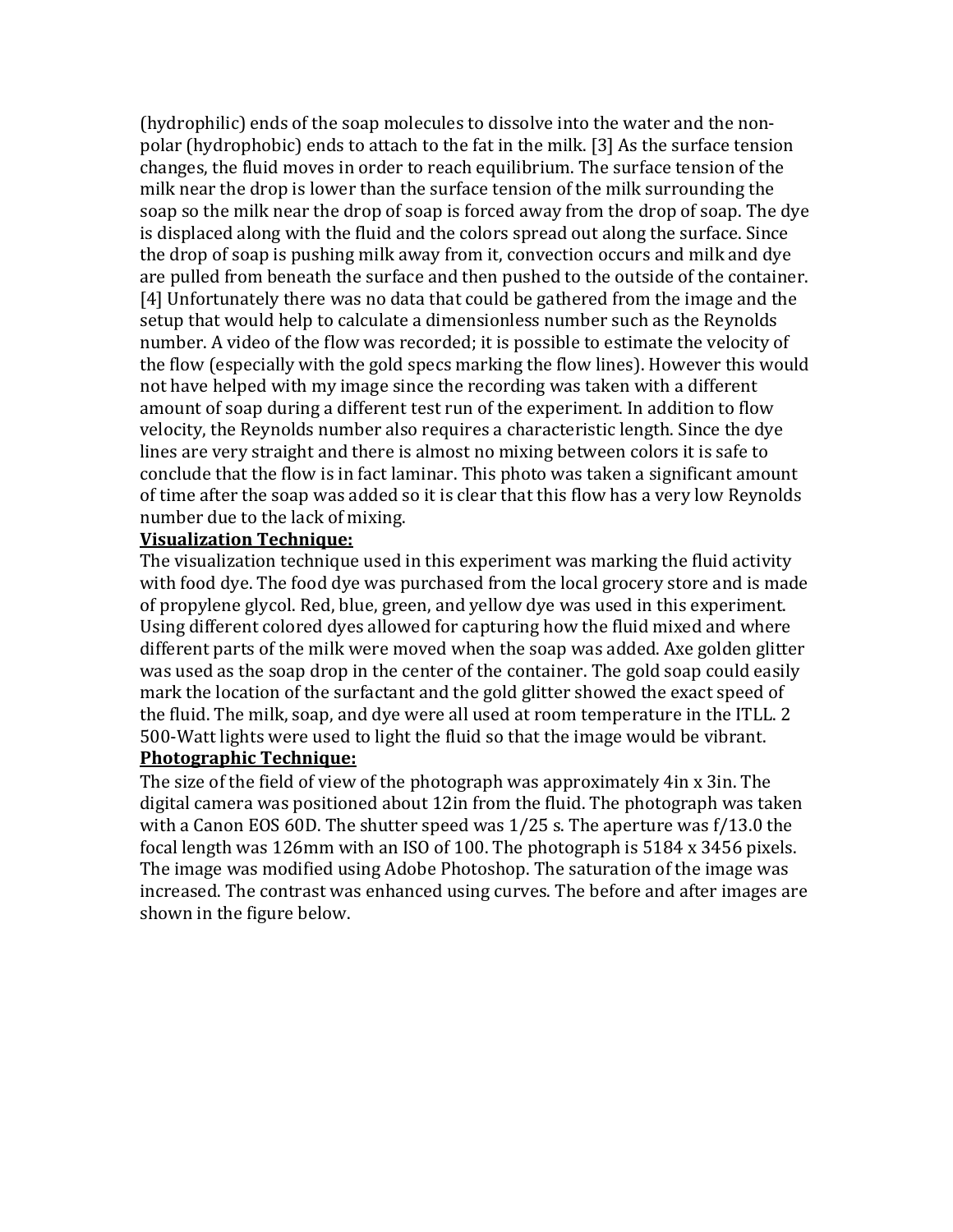

#### **Conclusion:**

The image shows the affect of a surfactant on the surface tension of a fluid. The dye marks how the fluid is pushed away from the droplet of soap and is continually moving via convection until the mixture reaches equilibrium. I would perform further experiments to determine how the soap to milk ratio affects the speed of the moving fluid. It would have been interesting to view the fluid activity from beneath the surface in a clear container to see how the dye moves in the fluid. It was difficult to take measurements during the experiment to calculate any parameters about the physics of the image. If I had a second opportunity I would have conducted the experiment so that I could gather data about the flow phenomena.